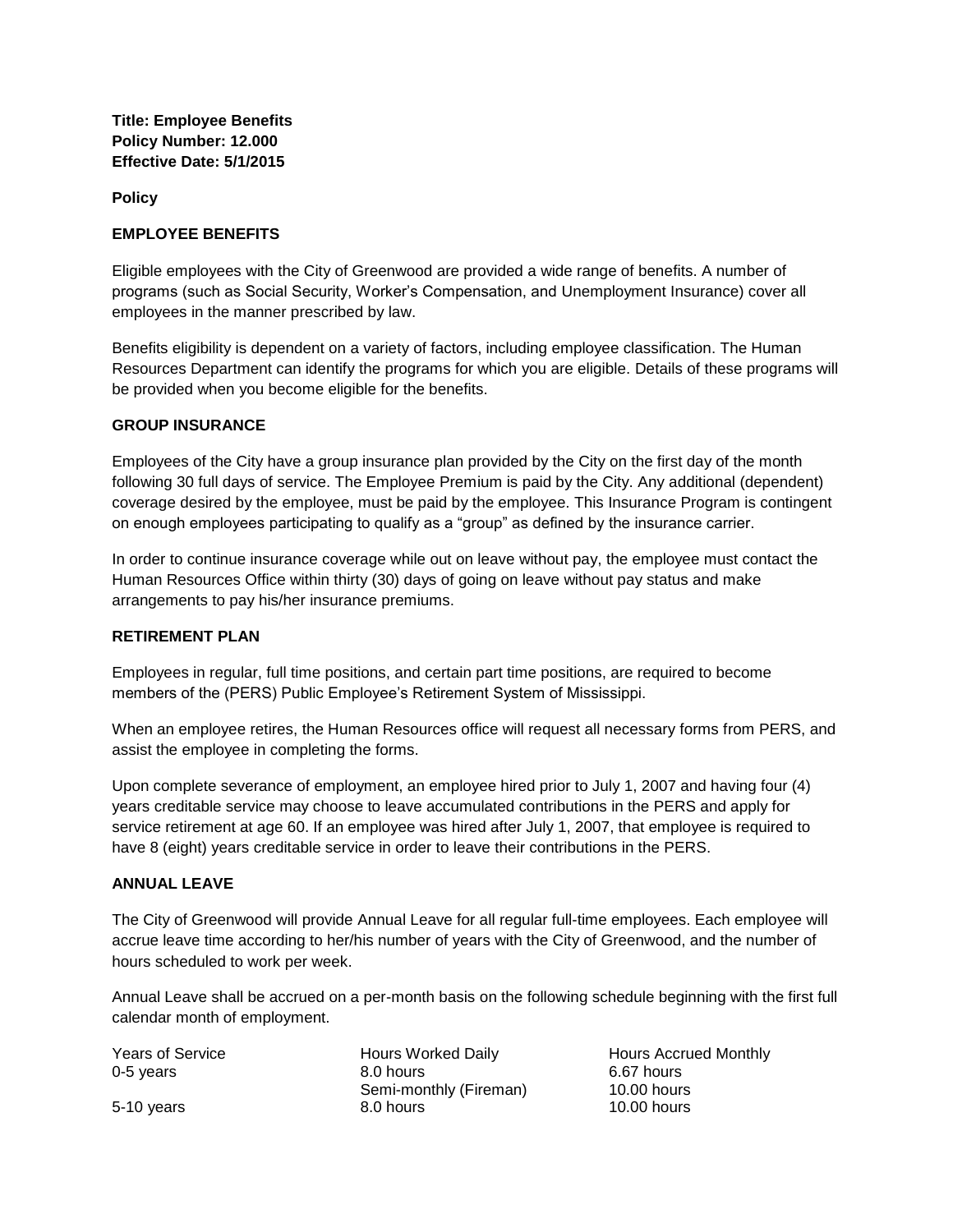|               | Semi-monthly (Fireman) | 15.00 hours        |
|---------------|------------------------|--------------------|
| 10-15 years   | 8.0 hours              | <b>11.33 hours</b> |
|               | Semi-monthly (Fireman) | 17.00 hours        |
| $15-20$ years | 8.0 hours              | 12.67 hours        |
|               | Semi-monthly (Fireman) | 19.00 hours        |
| Over 20 years | 8.0 hours              | 13.33 hours        |
|               | Semi-monthly (Fireman) | 20.00 hours        |

#### **GENERAL RULES FOR ANNUAL LEAVE**

Annual Leave may be used only as it accrues.

Annual Leave shall be requested in advance and must be approved by the Department Head. The Mayor must approve, at least one week in advance, a single Annual Leave request in excess of one normal continuous work week of the employee.

Annual Leave may be used for vacation, personal business, and illness of immediate family members, and for illness where the employee has used all Sick Leave. If Annual Leave is used for employee or family illness, the employee must designate its use as such at the time it is taken.

Employees granted an unpaid Leave of Absence will use Annual Leave to cover wages lost during the initial period of the leave.

Employees do not accumulate Annual Leave while on leave without pay.

It is the employee's responsibility to contact his/her immediate supervisor each day at least two hours before he/she is scheduled to begin work if the employee is going to request unscheduled Annual Leave. No text messages will be accepted. Failure to do so may result in disciplinary action.

Annual Leave is only used to cover a normally scheduled shift.

Annual Leave is paid at the employee's regular hourly rate in effect for the employee's job and normal scheduled work period of the employee.

Annual Leave shall not be taken until after six (6) full calendar months of continuous employment.

Upon termination of employment, each employee shall be paid for unused Annual Leave not to exceed ten (10) normal workdays for employees within five (5) years or less service time, fifteen (15) normal workdays for employees with more than five (5) years but less than ten (10) years of service time, seventeen (17) normal work days for employees with more than ten (10) years but less than fifteen (15) years of service time, nineteen (19) normal work days for employees with more than fifteen (15) years but less than twenty (20) years of service time, and twenty (20) normal work days for employees with more than twenty (20) years of service time.

Firemen shall be paid for five (5) shifts of unused Annual Leave for employees with five (5) years or less service time, seven and a half (7.5) shifts of unused Annual Leave for employees with more than five (5) years but less than ten (10) years of service time, eight and a half (8.5) shifts of unused Annual Leave for employees with more than ten (10) but less than fifteen (15) years of service time, nine and a half (9.5) shifts of unused Annual Leave for employees with more than fifteen (15) years but less than twenty (20) years of service time, and ten (10) shifts of unused Annual Leave for employees with more than twenty (20) years of service time,.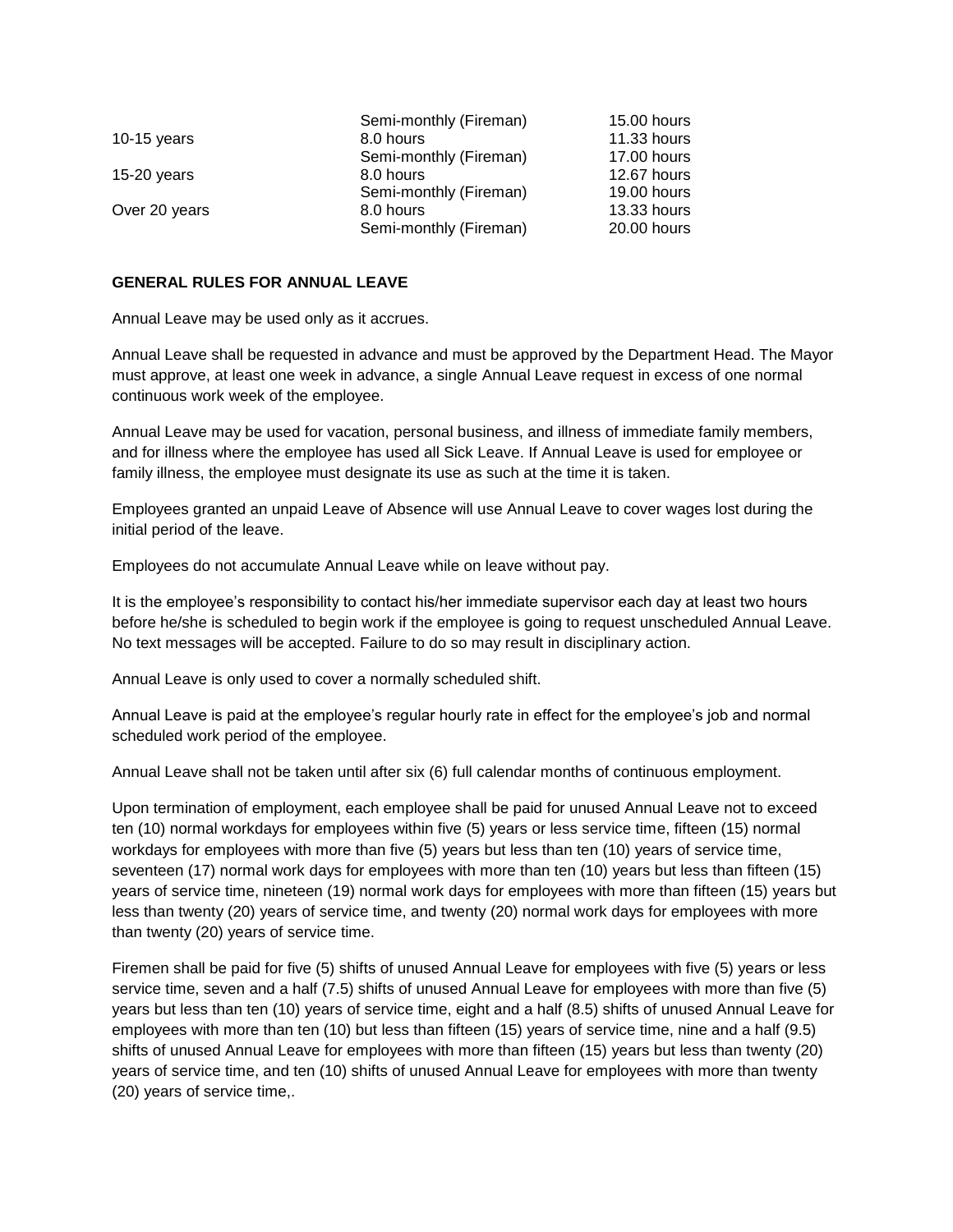Unused Annual Leave in excess of leave paid at termination shall be counted creditable service for purposes of the retirement system.

Should an employee die having accumulated Annual Leave, the Leave shall be paid, not to exceed amounts listed in the termination rule, to the beneficiary of the deceased employee as recorded with the Public Employees Retirement System.

Annual Leave records shall be maintained in the Human Resources Department and such shall be the official leave records of the City.

## **MEDICAL (SICK) LEAVE**

Full time employees of the City of Greenwood shall begin to earn and accumulate Sick Leave upon hire. Sick leave may be granted to those eligible employees when they are unable to perform their duties due to illness, injury, or exposure to a contagious disease. Exposure to a contagious disease requires submission of a physician's statement that this exposure would jeopardize the health of others.

Sick leave may be taken at any time after the first full six (6) calendar months of continuous service.

Sick leave is to be taken in whole hour increments with the minimum increment being one hour.

Sick Leave shall be accrued on a per month basis on the following schedule beginning with the first full month of employment.

| Hours Worked Daily     | <b>Hours Accru</b> |
|------------------------|--------------------|
| 8.0 hours              | 8.00 hours         |
| Semi-monthly (Firemen) | 12.00 hours        |

Hours Accrued Monthly 8.00 hours

All unused Sick leave shall be counted as creditable service toward the employee's retirement with the PERS and there shall be no maximum limit to sick leave accumulation.

For employees enrolled in the City of Greenwood's D&R Retirement System, Sick leave shall be accrued at the rate of 8 hours per month for each calendar month of continuous service for those employees working 40 hours per week to a maximum of 768 hours, and 12 hours per month for each calendar month of continuous service for firemen to a maximum of 1,080 hours.

Accrued Annual Leave may be used for the illness or injury when an employee has no sick leave. When the employee has exhausted all Sick and annual leave, the employee's pay shall be reduced hour for hour for all hours the employee is absent from work. This applies to all personnel, both "Non-Exempt" and "Exempt" under the Fair Labor Standards Act in accordance with 29 C.F.R. 5414d.

In all instances where an employee is on Sick Leave for two (2) consecutive work days, or one shift for firemen, certification from the attending physician is required upon returning to work. The Department Head may require certification from the attending physicians for periods other than stated above when the employee appears to be abusing the City of greenwood Sick Leave policy. Signs indicating possible abuse if they occur on a repeated basis include, but are not limited to, taking sick leave immediately before or after:

- 1. The beginning or ending of a shift or work period;
- 2. Annual leave period;
- 3. Military leave period;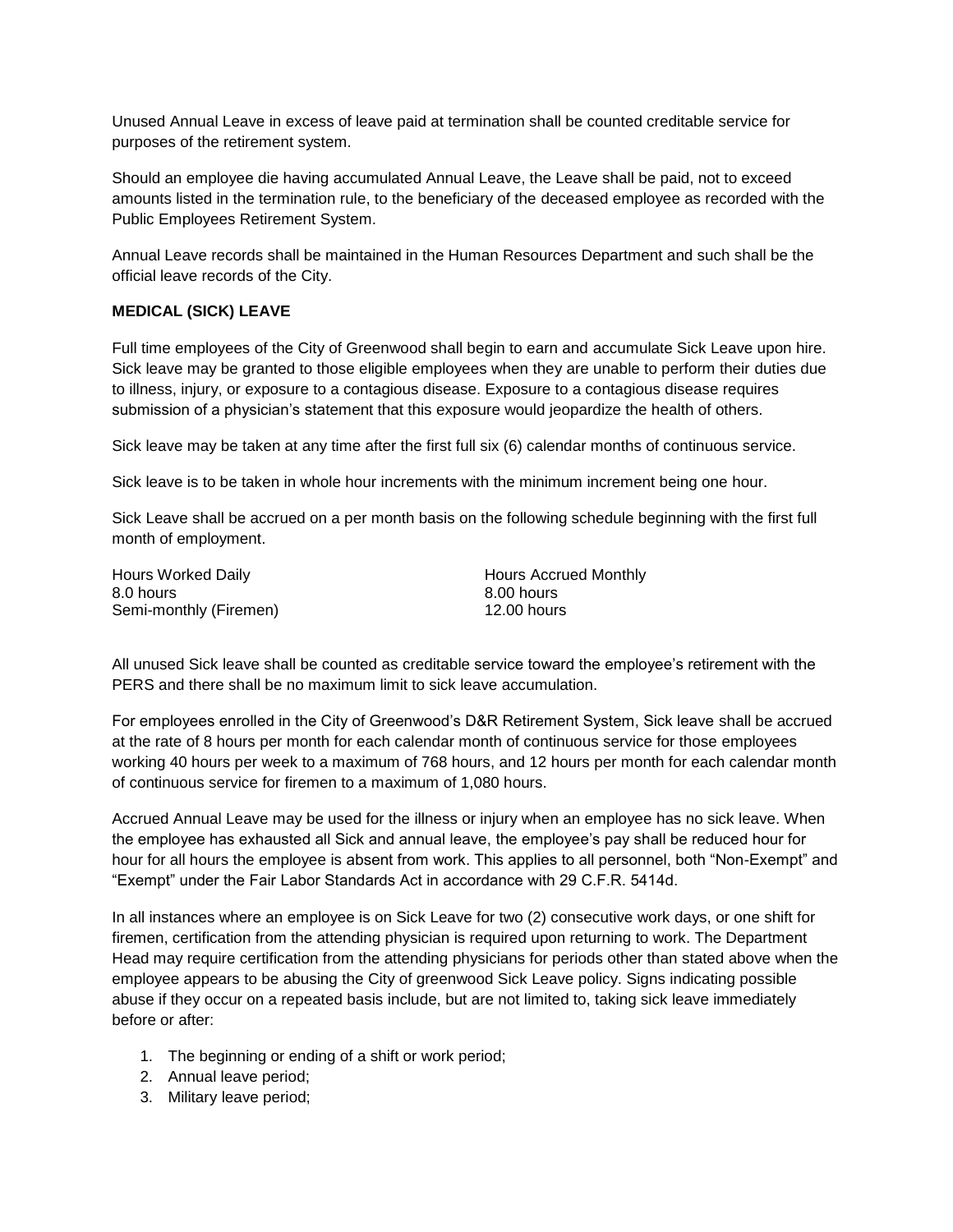- 4. Holiday;
- 5. Friday or Monday;
- 6. Hunting season, etc.

Failure to obtain certification when requested may result in disciplinary action.

Employees shall be responsible for notifying their supervisor as soon as possible of their illness and when they expect to return to work, but in no instance shall it be later than 2 hours before normal starting time.

When certified in writing by an attending physician, an employee shall be entitled to use all accrued major medical leave for recuperation from illness or maternity.

Unused sick leave shall be counted as creditable service toward the employee's retirement with the PERS. Should an employee die having accumulated Sick leave, said leave shall be counted as creditable service as described above.

## **TRAINING REIMBURSEMENT/EDUCATION EXPENDITURES**

It is the policy of the City of Greenwood to pay all expenses related to training and certification for its employees if that training and/or certification is a requirement for the execution of their duties and responsibilities.

## **HOLIDAYS**

The following days shall be recognized and observed as paid holidays by the City of Greenwood during the term of this handbook:

- New Year's Day January 1
- Martin Luther King, Jr. Day  $-3<sup>rd</sup>$  Monday in January
- Washington's Birthday  $3^{\text{rd}}$  Monday in February
- Memorial Day Last Monday in May
- $\bullet$  Independence Day July 4
- Labor Day 1<sup>st</sup> Monday in September
- Columbus Day  $-2^{nd}$  Monday in October
- Veteran's day November 11
- Thanksgiving Day  $-4<sup>th</sup>$  Thursday in November
- Christmas Day December 25

Other days may be designated as holidays with pay by the Mayor and City Council.

Provided, however, that in the event any holiday declared legal shall fall on Saturday or Sunday, the day designated for observance by the governor shall be observed by the City. The eligible employees of the City shall be entitled to such other days as shall be proclaimed by the Governor to be holidays for State employees.

Unless authorized by the Mayor and City Council, only regular, full-time employees are eligible for holiday pay.

No employee who has been absent from work without approved leave on the day before or after a designated holiday shall be entitled to a holiday comp time.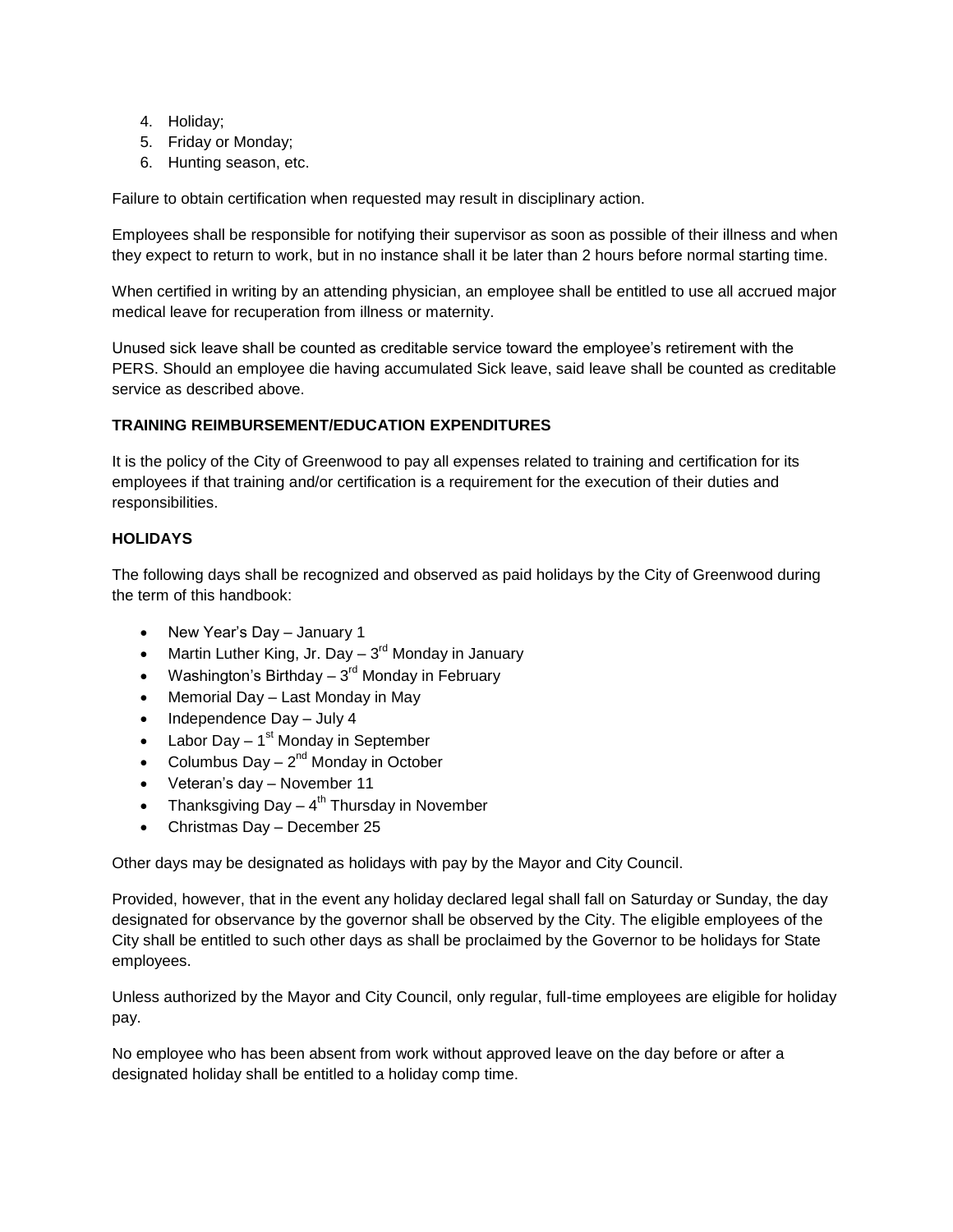If a designated holiday falls on a day within an employee's annual leave or when an employee is on approved sick leave, the employee may receive holiday benefits or approved annual or sick leave benefits, but not both.

# **COBRA**

The Federal Public Health Services Act provides employees and their qualified beneficiaries the opportunity to continue health insurance coverage under the City of Greenwood health plan when a "qualifying event" would normally result in the loss of eligibility. Some common qualifying events are resignation, termination of employment, or death of employee, a reduction in an employee's hours, or a leave of absence, an employee's divorce or legal separation, and a dependent child no longer meeting eligibility requirements.

As allowed by the Public Health Services Act, the employee or beneficiary pays the full amount of coverage at the City of Greenwood group rate plus an administration fee.

However, if an employee's termination makes them eligible for the provisions of the American Recovery and Reinvestment Act of 2009, the portion of the premiums for continued coverage would be reduced.

The City of Greenwood or its agent provides each eligible employee with a written notice describing rights granted under the Public Health Service Act when the employee becomes eligible for coverage in the City of Greenwood's health insurance plan. The notice contains important information about the employee's rights and obligations.

# **WORKER'S COMPENSATION INSURANCE**

The City of Greenwood pays 100% of the premiums for this insurance for employees. This coverage is designed to provide employees with benefits for any injuries that may arise out of work with the city. Under the law, if an employee is injured while at work for the City of Greenwood, the injury must be reported at once to the employee's Supervisor, no matter how slight it may seem. The Department Head/Supervisor will then see that the employee has access to the proper medical services and completes a Report of Injury Form to record the incident. It is the employee's duty to report all on-the-job injuries to their Department Head/Supervisor immediately in order to protect themselves under Worker's Compensation statutes.

Neither the City of Greenwood nor the insurance carrier will be liable for the payment of workers' compensation benefits for injuries that occur during an employee's voluntary participation in any off-duty recreational, social, or athletic activity sponsored by the City of greenwood.

The City's liability also does not include a pre-exiting physical handicap or disease which is shown by medical finding to be a material contributing factor in the result following an injury.

The City of greenwood requires that all on-the-job injuries require a drug screening to be performed after medical treatment is complete.

## **DISABILITY POLICY**

The City of Greenwood is committed to complying fully with the Americans with Disability Act (ADA) and ensuring equal opportunity in employment for qualified persons with disabilities. All employment practices and activities are conducted on a nondiscriminatory basis.